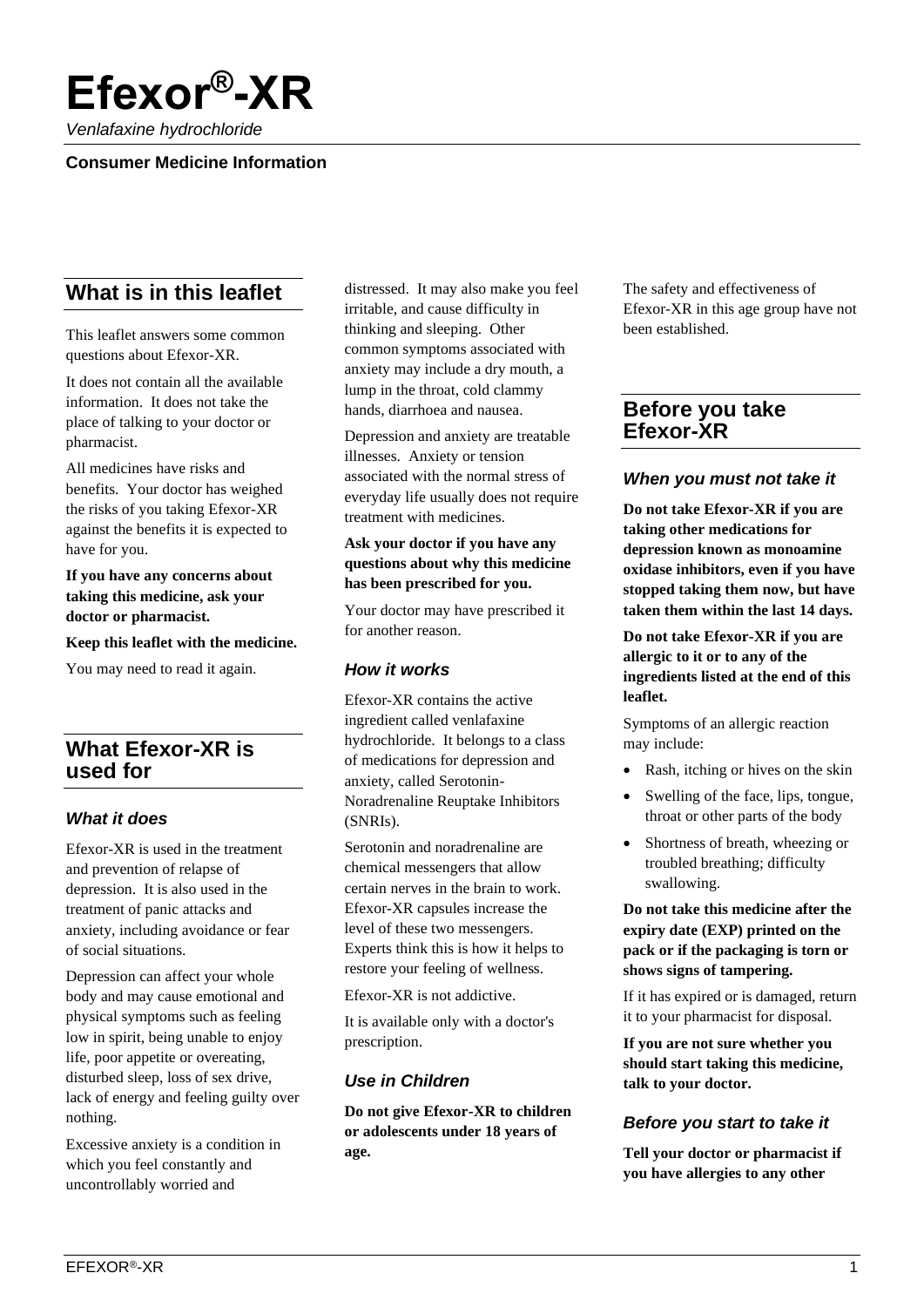**medicines, foods, preservatives or dyes.**

#### **Tell your doctor or pharmacist if you are pregnant or intend to become pregnant.**

Efexor-XR is not recommended for use during pregnancy. Your doctor will discuss the risks and benefits of using this medicine if you are pregnant. One of these risks is that newborn babies, whose mothers have been taking Efexor-XR in the last few months of pregnancy, may experience problems soon after delivery, including breathing difficulties, seizures and lack of oxygen in their blood.

If you take Efexor-XR or similar anti-depressants mid to late in your pregnancy, you may develop a condition known as "pre-eclampsia", which is characterised by persistent high blood pressure during or after pregnancy. Symptoms of preeclampsia can include headaches, abdominal pain, shortness of breath or burning behind the sternum, nausea and vomiting, confusion, heightened state of anxiety, and/or visual disturbances such as oversensitivity to light, blurred vision, or seeing flashing spots or auras.

If you take Efexor-XR or similar antidepressants in the last month of your pregnancy, you may experience heavy bleeding during and/or after delivery.

Continuing treatment with Efexor-XR or similar antidepressants during pregnancy should be strictly as directed by your doctor. Symptoms of a relapse may occur if treatment is discontinued, even if major depression was previously under control.

#### **Tell your doctor or pharmacist if you are breast-feeding or planning to breast-feed.**

Efexor-XR passes into breast milk and there is a possibility that the breast-fed baby may be affected. For this reason, the use of Efexor-XR is

not recommended in breast-feeding women.

#### **Tell your doctor if you have or have had any of the following medical conditions:**

- A history of fits (seizures or convulsions)
- A personal history or family history of bipolar disorder
- A history of aggression
- A history of restlessness or difficulty sitting still
- Diabetes
- Blood pressure problems
- Glaucoma (increased pressure in the eye)
- A tendency to bleed more than normal or you are taking medicines to prevent blood clots
- Raised cholesterol levels or you are taking medicines to lower cholesterol
- Problems with your kidneys or liver
- Problems with your heart, especially conditions causing irregular heartbeats.

Your doctor may wish to do some heart tests such as an electrocardiogram (ECG) or blood tests during treatment with Efexor-XR.

**Tell your doctor if you plan to have surgery.**

**If you have not told your doctor about any of the above, tell them before you start taking Efexor-XR.**

# *Taking other medicines*

**Tell your doctor or pharmacist if you take any other medicines, including:**

- all prescription medicines
- medicines for weight loss
- all medicines, vitamins, herbal supplements or natural therapies you buy without a prescription from a pharmacy, supermarket, naturopath or health food shop.

#### **Do not start to take any other medicine while you are taking Efexor-XR, unless it is prescribed or approved by your doctor.**

Some medicines may interfere with Efexor-XR, or Efexor-XR may interfere with these medicines. These include:

- Medications for depression known as monoamine oxidase inhibitors (such as moclobemide, linezolid, phenelzine and tranylcypromine), even if you have stopped taking them now, but have taken them within the last 14 days. Your doctor or pharmacist can tell you what to do if you are taking any of these medicines
- Any other medications for depression, anxiety, obsessivecompulsive disorder or premenstrual dysphoric disorder, including St John's wort
- Medicines for treating mental disorders such as haloperidol, risperidone, lithium or clozapine
- Tramadol, fentanyl, tapentadol, pethidine and methadone used to treat strong pain
- Medicines used to treat Attention Deficit Hyperactivity Disorder (ADHD) such as dexamphetamine and lisdexamphetamine
- Cimetidine for reflux and stomach ulcers
- Triptans used to treat migraine
- Amiodarone or quinidine used to treat irregular heartbeats.

Your doctor may do some tests such as an electrocardiogram (ECG) or blood tests if you are taking either of these medicines whilst taking Efexor-XR.

- Metoprolol for high blood pressure or angina
- Medicines used to prevent blood clotting such as anti-coagulants and platelet inhibitors
- Indinavir for viral infections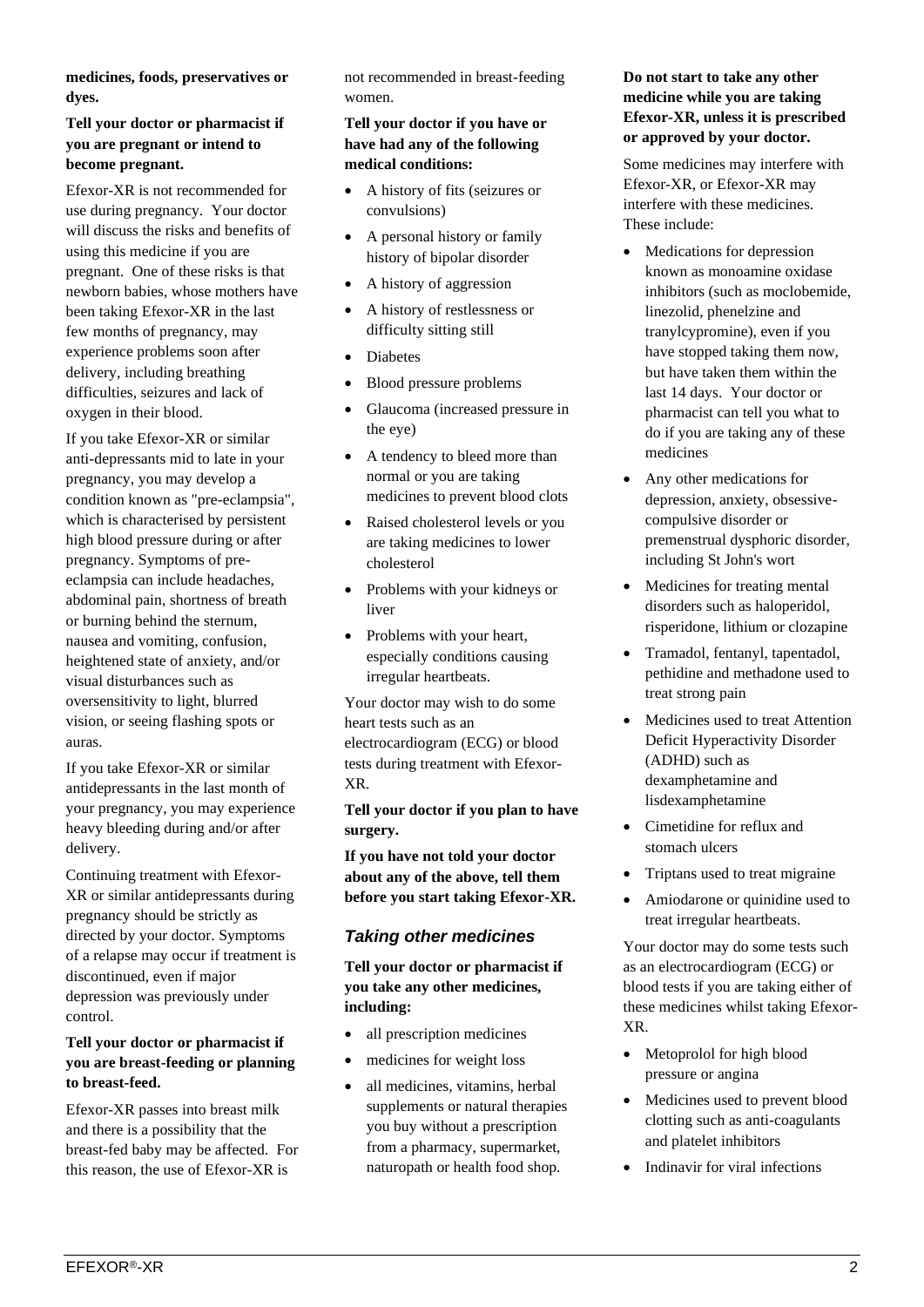- Antibiotics such as erythromycin and linezolid for bacterial infections
- Ketoconazole or fluconazole for fungal infections.

You may need to use different amounts of your medicine, or you may need to take different medicines. Your doctor will advise you.

Your doctor and pharmacist have more information on medicines to be careful with or avoid while this medicine.

# **How to take Efexor-XR**

#### **Follow all directions given to you by your doctor or pharmacist carefully.**

They may differ from the information contained in this leaflet.

**If you do not understand the instructions on the box, ask your doctor or pharmacist for help.**

## *How much to take*

Your doctor will tell you how many capsules you need to take each day. This may depend on your age, your condition and whether or not you are taking any other medicines.

#### **Depression and Anxiety**

The usual starting dose is 75mg taken once daily. After 2 weeks, your doctor may increase the dose to 150 mg a day.

#### **Panic attacks**

The usual starting dose is 37.5 mg taken once daily for the first 4 to 7 days, then increased to 75 mg taken once daily.

#### **Do not change your dose unless your doctor tells you to.**

If you have kidney or liver problems, you may need a lower dose of Efexor-XR.

If you have heart problems your doctor may first do some blood tests or heart tests such as an

electrocardiogram (ECG) before increasing your dose of Efexor XR.

#### *How to take it*

**Swallow the capsules whole with a glass of water or other nonalcoholic liquid.** 

**Do not divide, crush, chew or dissolve the capsules in water.** 

#### **Do not be concerned if you see small white granules or balls in your stools after taking Efexor-XR.**

Inside Efexor-XR capsules are spheroids or small white balls that contain the venlafaxine active ingredient. These spheroids are released from the capsule into your gastrointestinal tract. As the spheroids travel the length of your gastrointestinal tract, venlafaxine is slowly released. The spheroid 'shell' remains undissolved and is eliminated in your stools. Therefore, even though, you may see spheroids in your stools, your dose of venlafaxine has been absorbed.

## *When to take it*

#### **Take your medicine once daily with food, at approximately the same time each day.**

This could be either in the morning or in the evening.

Taking it at the same time each day will have the best effect. It will also help you remember when to take it.

**Avoid drinking alcohol while you are taking Efexor-XR.**

# *How long to take it*

#### **Continue taking your medicine for as long as your doctor tells you.**

Although you may begin to feel better after two weeks, it may take several weeks before you feel much better. It is important to give Efexor-XR time to work.

This medicine helps to control your condition, but does not cure it. It is important to keep taking your medicine even if you feel well.

# *If you forget to take it*

**If it is less than 12 hours until your next dose, skip the dose you missed and then take your next dose when you are meant to. Otherwise, take it as soon as you remember, and then go back to taking as you would normally.**

**Do not take a double dose to make up for the dose you missed.**

This may increase the chance of you getting an unwanted side effect.

**If you are not sure what to do, ask your doctor or pharmacist.**

**If you have trouble remembering to take your medicine, ask your pharmacist for some hints.**

## *If you take too much (overdose)*

**Immediately telephone your doctor or Poisons Information Centre (New Zealand 0800 POISON or 0800 764 766) for advice, or go to Accident and Emergency at your nearest hospital if you think that you or anyone else may have taken too much Efexor-XR.**

**Do this even if there are no signs of discomfort or poisoning.**

You may need urgent medical attention.

If you take too many Efexor-XR capsules you may:

- Feel sleepy
- Vomit
- Have an increased heart rate or changes in heart rhythm
- Have a seizure (fits)
- Have breathing difficulties
- Become unconscious
- Have dilated pupils.

**Keep the telephone number for these places handy whilst taking any medications.**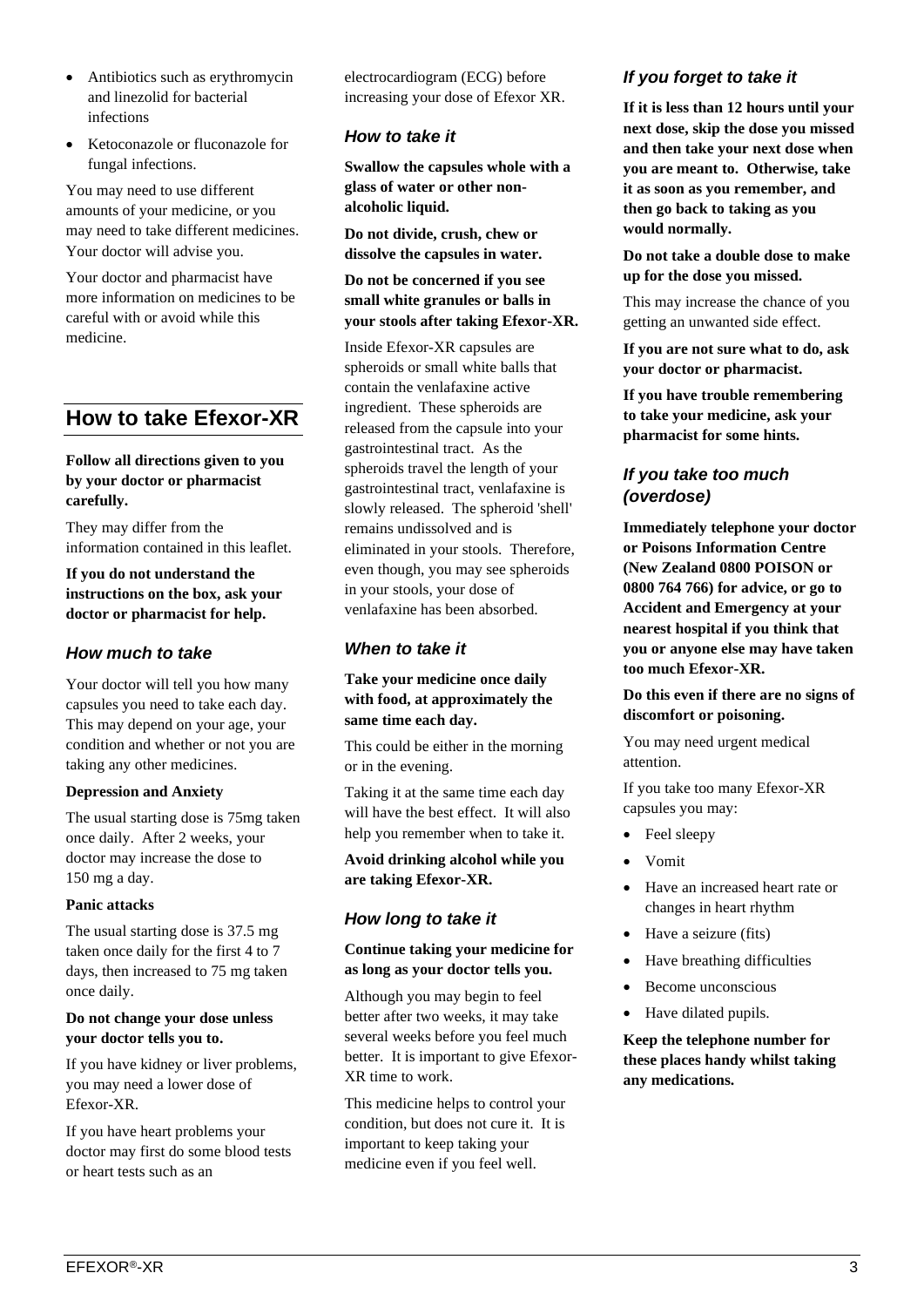# **While you are taking Efexor-XR**

## *Things you must do*

#### **Visit your doctor regularly for a check up so that your progress can be checked.**

Your doctor may do some tests (such as an electrocardiogram (ECG) or blood tests) from time to time to make sure the medicine is working and to prevent unwanted side effects.

#### **Always discuss any questions you have about Efexor-XR capsules with your doctor.**

#### **If you are going to have surgery, tell your doctor that you are taking this medicine.**

Some agents used to assist your doctor during surgery may interact with Efexor-XR leading to unwanted side effects.

#### **If you are about to have any urine tests, tell your doctor that you are taking this medicine.**

It may interfere with the results of some tests.

#### **Take Efexor-XR capsules as your doctor has prescribed.**

#### **Keep enough Efexor-XR capsules to last weekends and holidays.**

This medicine helps to control your condition, but does not cure it. It is important to keep taking your medicine even if you feel well.

**Tell any other doctors, dentists, and pharmacists who treat you that you are taking this medicine.**

**Watch carefully for signs that your depression or anxiety is getting worse, especially in the first few weeks of treatment, or if your dose has changed.**

Sometimes people with depression can experience a worsening of their depressive symptoms. This can happen even when taking an antidepressant.

Information from clinical trials has suggested that children, adolescents and young adults (18-24 years),

particularly those with depression, may be at increased risk of suicidal behaviour (including suicide attempts) when treated with Efexor-XR, especially during initial treatment.

**Tell your doctor immediately if you experience any of the following symptoms, especially if they are severe, you have not had these symptoms before or they happen very suddenly.**

- Anxiety or agitation
- Panic attacks
- Difficulty sleeping
- Irritability
- Aggressiveness
- Hostility or impulsiveness
- Restlessness
- Overactivity or uninhibited behaviour
- Other unusual changes in behaviour
- Thoughts of suicide.

**Tell your doctor immediately if you have any thoughts about suicide or doing harm to yourself.**

### *Warning signs of suicide*

**If you or someone you know is showing the following warning signs, either contact your doctor or a mental health advisor right away or go to the nearest hospital for treatment.**

All thoughts or talk about suicide or violence are serious.

- Thoughts or talk about death or suicide
- Thoughts or talk about self-harm or doing harm to others
- Any recent attempts of self-harm
- An increase in aggressive behaviour, irritability or agitation.

# *Things to be careful of*

**Be careful driving or operating dangerous machinery until you know how it affects you.**

Efexor-XR capsules may make you feel drowsy.

#### **If you are feeling drowsy or are uncoordinated, be careful that you do not fall over.**

Efexor-XR, like other medicines in this class, may increase your risk of bone fracture.

## *Things you must not do*

#### **Do not suddenly stop taking Efexor-XR or lower the dose if you have been taking it for some time.**

If possible, your doctor will gradually reduce the amount you take each day before stopping the medicine completely.

If you stop taking it suddenly, your condition may worsen or you may have unwanted side effects such as:

- Headache
- Nausea and vomiting
- **Dizziness**
- Insomnia
- **Nervousness**
- **Anxiety**
- Confusion and agitation
- Diarrhoea
- **Sweating**
- Loss of appetite
- Tremor
- Flu-like symptoms
- Impaired coordination and balance
- Tingling or numbness of the hands and feet.

Slowly reducing the amount of Efexor-XR being taken reduces the possibility of these effects occurring.

**Some of these symptoms may impair driving, or the operation of dangerous machinery. Avoid these activities if you experience these symptoms.**

**Do not give this medicine to anyone else even if they have the same condition as you.**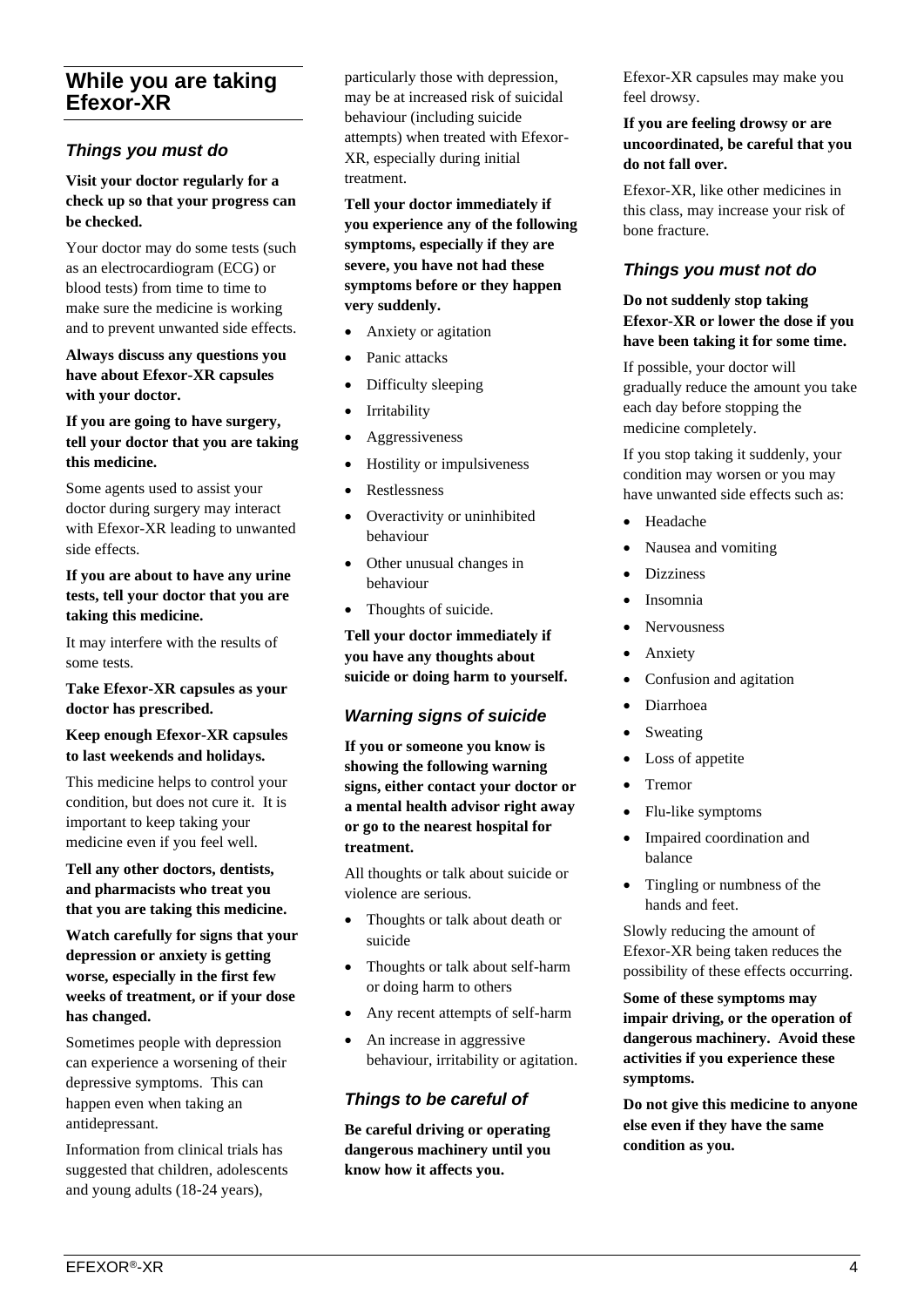# **Side effects**

#### **Tell your doctor or pharmacist as soon as possible if you do not feel well while you are taking Efexor-XR.**

All medicines can have side effects. Sometimes they are serious; often they are not. You may need medical attention if you get some of the side effects.

It can be difficult to tell whether side effects are the result of taking this medicine, effects of your condition, or side effects of other medicines you may be taking. For this reason it is important to tell your doctor of any change in your condition.

#### **Do not be alarmed by the list of side effects.**

You may not experience any of them.

**Ask your doctor or pharmacist to answer any questions you may have.**

# *Tell your doctor if...*

#### **Tell your doctor or pharmacist if you notice any of the following and they worry you:**

- Stomach, bowel or urinary tract problems:
	- − Nausea or vomiting
	- − Loss of appetite
	- − Diarrhoea
	- − Constipation
	- − Difficulty passing urine, passing urine more frequently, or urinary incontinence
- Changes in your behaviour:
	- − Difficulty sleeping or abnormal dreams
	- − Paranoia
	- − Aggression
	- Sexual function problems such as delayed ejaculation. problems with erection, decreased sex drive or difficulties achieving orgasm
	- − Nervousness
	- − Teeth grinding
- − Impaired coordination and balance
- Difficulty thinking or working because of:
	- − Yawning
	- − Feeling sedated or drowsy
	- Fainting or dizziness after standing up
	- Restlessness or difficulty sitting still
	- − Headache
	- − Rapid heart beat
	- − Heavy or irregular menstrual periods
- **Sweating**
- Hot flushes
- Rash
- Hair loss
- **Itchiness**
- Weight loss
- Weight gain
- Flow of milk in women who are not breastfeeding
- Blurred vision
- Ringing in the ears
- Altered taste
- Drv mouth.

## *Tell your doctor as soon as possible if...*

**Tell your doctor as soon as possible if you notice any of the following:**

- Muscle tremors, spasms, twitching, jerky movements or sustained muscle contractions
- Abnormal facial movements such as tongue thrusting, repetitive chewing, jaw swinging, or grimacing
- A feeling of apathy or not caring about things
- Hallucinations
- **Agitation**
- Confusion
- Unusually overactive
- Changes in muscle tone, muscle weakness or fatigue
- Numbness or pins and needles.
- Problems with breathing, shortness of breath
- Cough
- Bleeding or bruising more easily than normal
- Sensitivity to sunlight.

# *Go to hospital if...*

**Tell your doctor immediately, or go to Accident and Emergency at your nearest hospital if you notice any of the following:** 

- Fits or seizures, which may be accompanied by a sudden fever
- Signs of allergy such as rash or hives, swelling of the face, lips, tongue or throat, wheezing or difficulty breathing or swallowing
- Symptoms of sudden fever with sweating, rapid heartbeat and muscle stiffness, which may lead to loss of consciousness
- Palpitations, shortness of breath, intense chest pain, or irregular heartbeats
- Dark, red or cola-coloured urine, muscle weakness and tenderness, stiffness or aching
- Stomach pain, yellowing of the skin, nausea, fever, clammy skin and sweating
- Yellowing of the skin or eyeballs, fever, fatigue, loss of appetite, dark coloured urine or light coloured bowel movements
- A severe skin reaction with painful red areas and large blisters, accompanied by fever and chills, aching muscles and generally feeling unwell
- Symptoms of a high fever, agitation, confusion, trembling and abrupt contractions of muscles
- Signs of an infection such as severe chills, fever, sore throat and mouth ulcers
- Black sticky bowel motions or bloody diarrhoea.